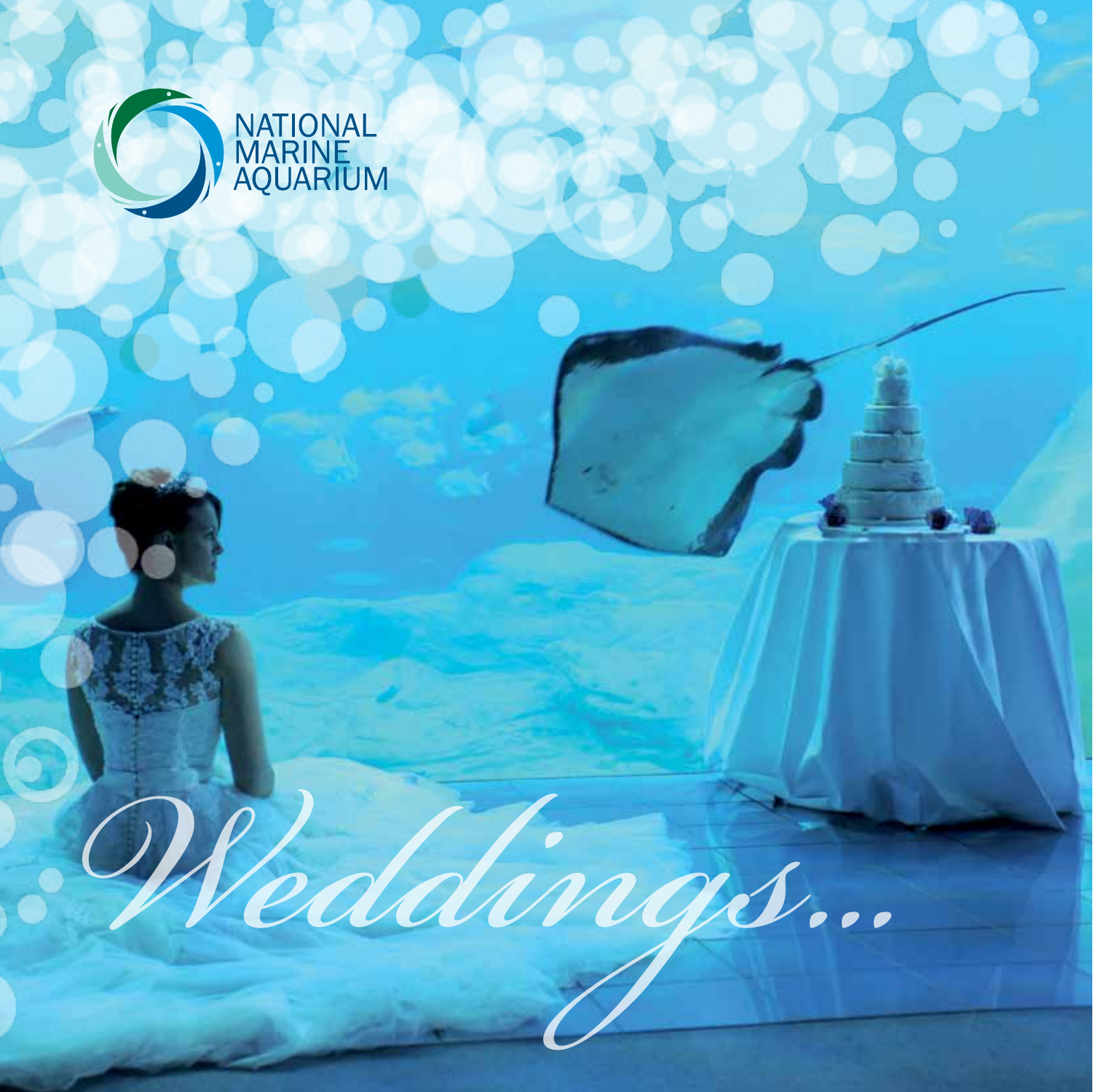Planning your wedding can be an exciting time for both of you to share. Here at the National Marine Aquarium, we are fully aware of how much there is to do. So let us take some of the stress away by helping you to organise the perfect reception and evening party. Our experienced team understands that attention to detail is paramount in ensuring your perfect day is just that. Choose from one of our three magnificent locations and finish the night in our Horizons Bar & Lounge, overlooking the harbour and Plymouth Sound, while dancing the night away.

One of the Aquarium's more intimate spaces, with a spectacular, curved ceiling giving views of the tank that houses some of our most exciting creatures. Enjoy your event, surrounded by Sand Tiger Sharks and the graceful movement of our Southern Stingrays. This is an ideal space for your more intimate dining requirements.

## On behalf of The National Marine Aquarium, we would like to congratulate you on your engagement!

*Eddystone Reef* 

The dramatic backdrop of our Eddystone Reef exhibit creates a shimmering deep blue palette in which to create an evening for all to remember. This electrifying space is the perfect venue to offer a unique twist on your event. With the added touch of magic offered by the marine life surrounding your evening, any occasion becomes a special one.

*Shark Tunnel* 

*Horizons* 

A light and spacious area which manages to be airy, but at the same time intimate,







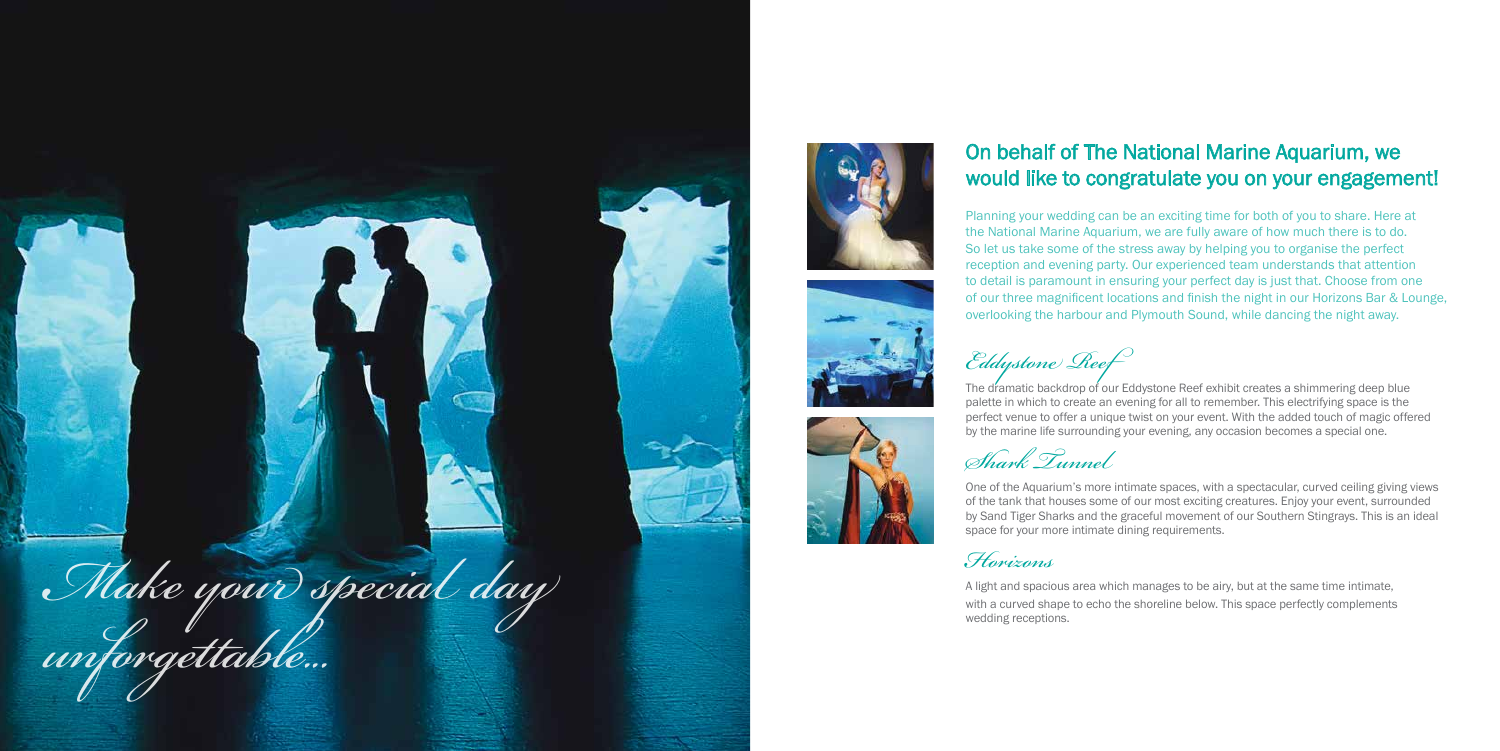

### Recommended wedding packages.

# *The Bronze Package*(Minimum of 40 guests)..............£45.00 per person

# *The Silver Package* (Minimum of 40 guests)...................£60.00 per person

- A glass of sparkling wine, Buck's Fizz Seasonal flower in long stem vase for the or soft drink on arrival
- Evening finger buffet from Menu Three Evening entertainment from our resident DJ
- Complimentary venue hire
- table centres
- 

# *The Gold Package* (Minimum of 40 guests)......................£75.00 per person

- A glass of sparkling wine, Buck's Fizz or Complimentary venue hire soft drink on arrival
- A three-course meal from our menu selection
- A glass of champagne for the toast/speeches
- 
- Chair covers and sashes choice of sash colours
- Seasonal flower in long stem vase for the table centres
- Evening entertainment from our resident DJ

- A glass of champagne on arrival
- with the meal
- A three-course meal from our menu selection
- A glass of champagne for the toast/speeches

Bespoke wedding reception packages are available on request, please contact a member of our team to discuss your options.

- Complimentary venue hire
- Half a bottle of house wine or soft drink Chair covers and sashes choice of sash colours • Evening entertainment from our resident DJ
	- Upgraded bespoke flowers in long stem vase for the table centres
	- A complimentary annual membership for the bride and groom







We have a selection of wedding packages to suit your needs: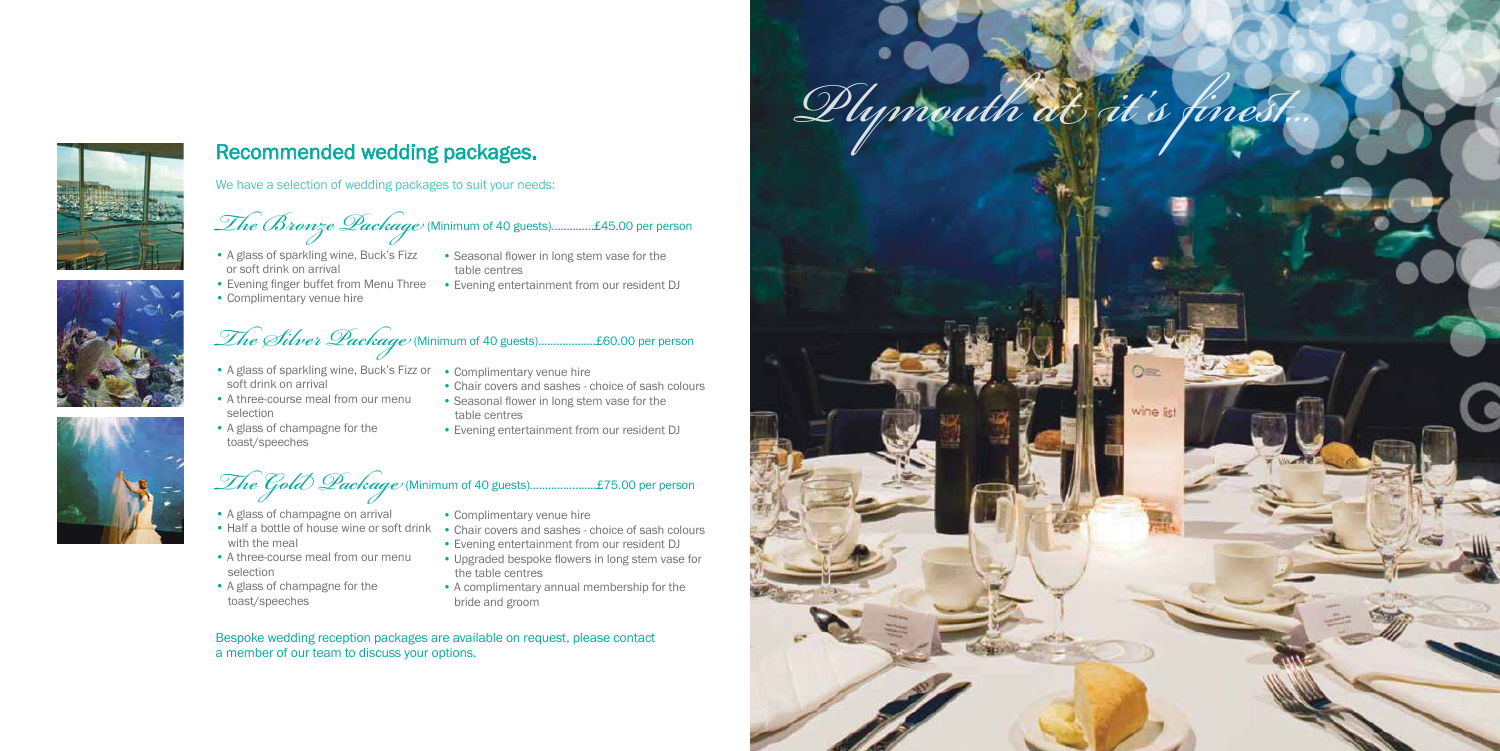We are proud to offer a wide selection of locally sourced food and we are happy to create a customised menu to fit your needs.

### The National Marine Aquarium is committed to bringing you and your guests the highest standards of food, beverages and service.

### *Starters*

- Soup of the season
- 
- 
- 
- 
- 
- 
- 

• Baby Cornish goat's cheese with a toasted pine nut salad and basil dressing • British crayfish and Atlantic prawn timbale, with a chive and lime mayonnaise • Smoked chicken, cos lettuce, parmesan shavings, bacon lardons and croutons • Duck and fig terrine, toasted brioche with a Devon tomato chutney • Wild boar roulade, air-dried Devon ham, vegetable crisps with a Cumberland sauce • Smoked South Devon mackerel pâté with horseradish, watercress and melba toast • Quenelles of Plymouth crab, with cracked black pepper and lemon

#### All served with a crusty bread roll and butter

### *Mains*

• Supreme of corn-fed chicken wrapped in Serrano ham with a fricassee of wild mushrooms

- Slow-roast belly of West Country pork, with an apple jus
- Confit of duck leg with redcurrant sauce
- 
- 
- 
- Fish, fresh from the market, with a caper Provençale
- Baked Somerset Brie and beetroot tart
- Caramelised red onion and goat's cheese flan

• Locally caught fish from the market, with beurre blanc

### All served with seasonal vegetables and potatoes

### *Desserts*

- Something Chocolate, with caramel and raspberries
- Vanilla crème brûlée
- Tarte au citron with crème Anglaise
- Profiteroles with Drambuie chocolate sauce
- Baked vanilla cheesecake and strawberries
- Fresh fruit salad







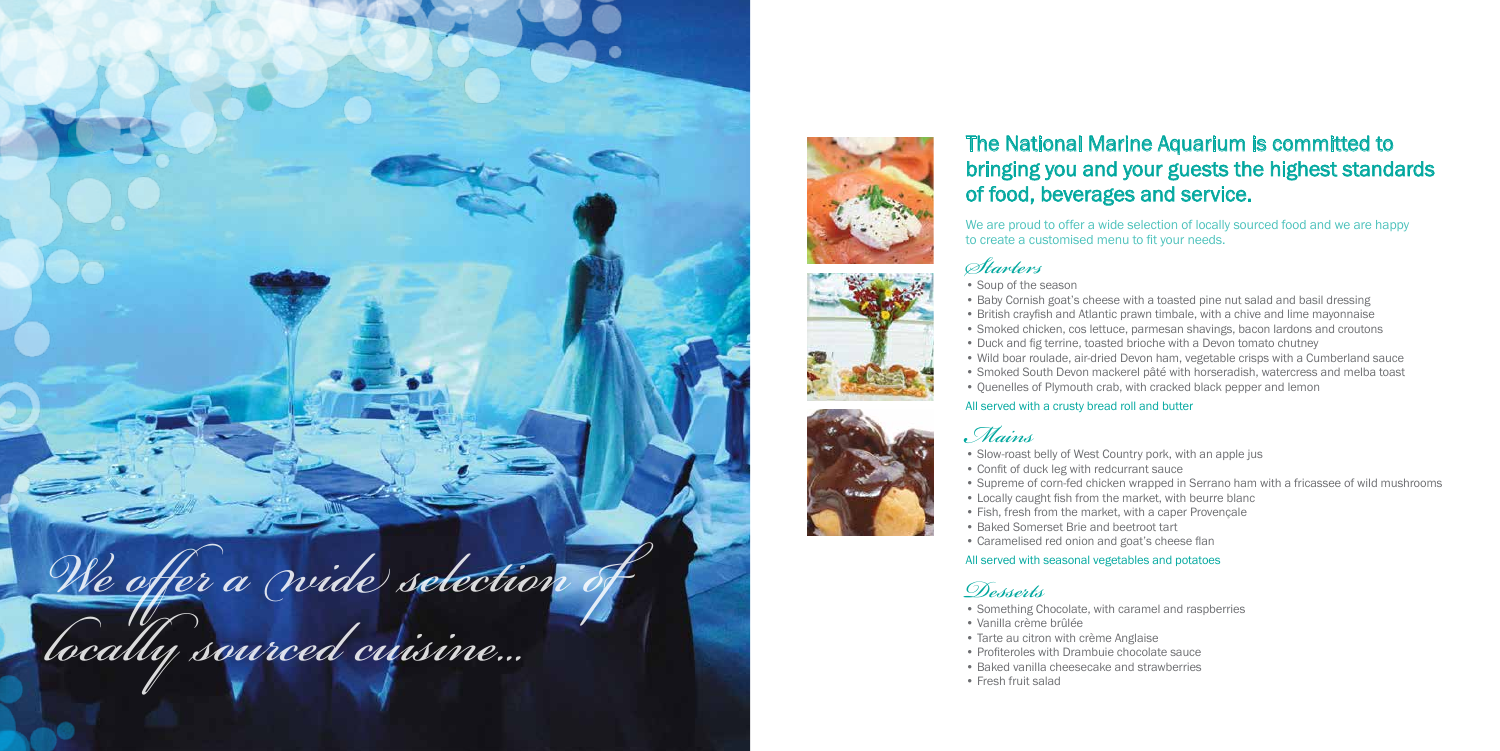

### Buffet menus

*Menu 1*.....................................................................................................£8.95 per person A selection of hand-cut sandwiches, for example; free range egg mayonnaise, British ham and mixed leaves and Barbican crab with lemon crème fraîche Baby leaf mixed salad Local quiche (V) Piri-piri chicken Cocktail pasties (V) Hand-cut crisps

*Menu 2* .................................................................................................£10.95 per person A selection of hand-cut sandwiches, for example; free range egg mayonnaise, British ham and mixed leaves and Barbican crab with lemon crème fraîche Baby leaf mixed salad Local quiche (V) Piri-piri chicken Cocktail pasties (V) Duck and hoisin spring rolls Seasoned wedges and dips

*Menu 3*........................................................................................ .........£12.95 per person A selection of hand-cut sandwiches, for example; free range egg mayonnaise, British ham and mixed leaves and Barbican crab with lemon crème fraîche Baby leaf mixed salad Local quiche (V) Piri-piri chicken Cocktail pasties (V) British mini chicken and bacon pies Smoked salmon cream cheese blinis Home-made pasta salad, red onion coleslaw & vegetable couscous Local meat platters Buttered new potatoes and chives

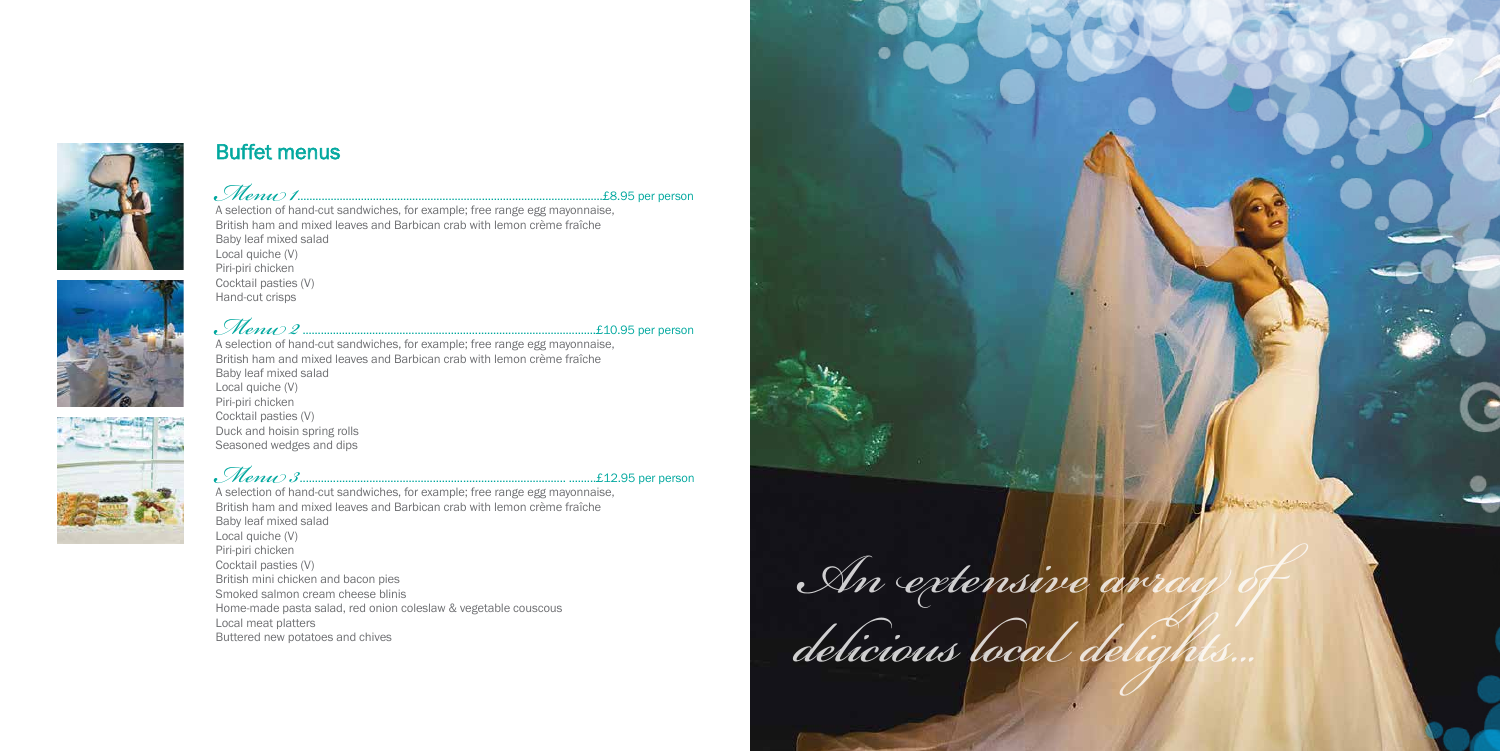Perfect for more substantial evening buffets, this menu contains some popular hot dishes designed by our Head Chef. Choose one of the pairings below to suit your needs.

Hot fork buffet..................................................................................£15.95 per person









#### Choose from:

• Curried chicken or aubergine and courgette curry, with coriander, toasted almonds

- and crème fraîche (mild)
- Coq au vin with bacon lardons and mushrooms
- Braised local beef bourguignon
- Pork or mushroom stroganoff
- Beef meatballs and a spicy Provençal sauce and penne pasta
- Vegetable or lamb tagine with sweet apricots and chickpeas

#### Can be served with two options from the selection below:

- Chotaa naan
- Pilaf rice
- Creamed mashed potatoes
- Buttered new potatoes with chives
- Garlic bread

## Our locally sourced 'Best of the West' buffet

This buffet brings together the ultimate in Devon produce and creates a food spectacular! Presented as extravagant platters, the locally sourced menu provides an elegant and extensive array of delicious local delights.

• Roast meats with all the trimmings: sirloin or topside of beef, leg of lamb, glazed ham and

• National Marine Aquarium fruits de mer: mussels, brown crab, native prawns, crayfish,

- pork leg
- mackerel and trout
- Bath soft cheese, Ticklemore, or Little Ryding

• Cheeses from the West Country, for example: Cornish Smuggler, Devon Blue, Cornish Yarg,

Accompanied by a selection of luxury salads, hot buttered new potatoes and

## Locally baked breads.

This menu will be individually designed by our Head Chef to reflect the best of season's produce, as such, individual bespoke quotes are available on request.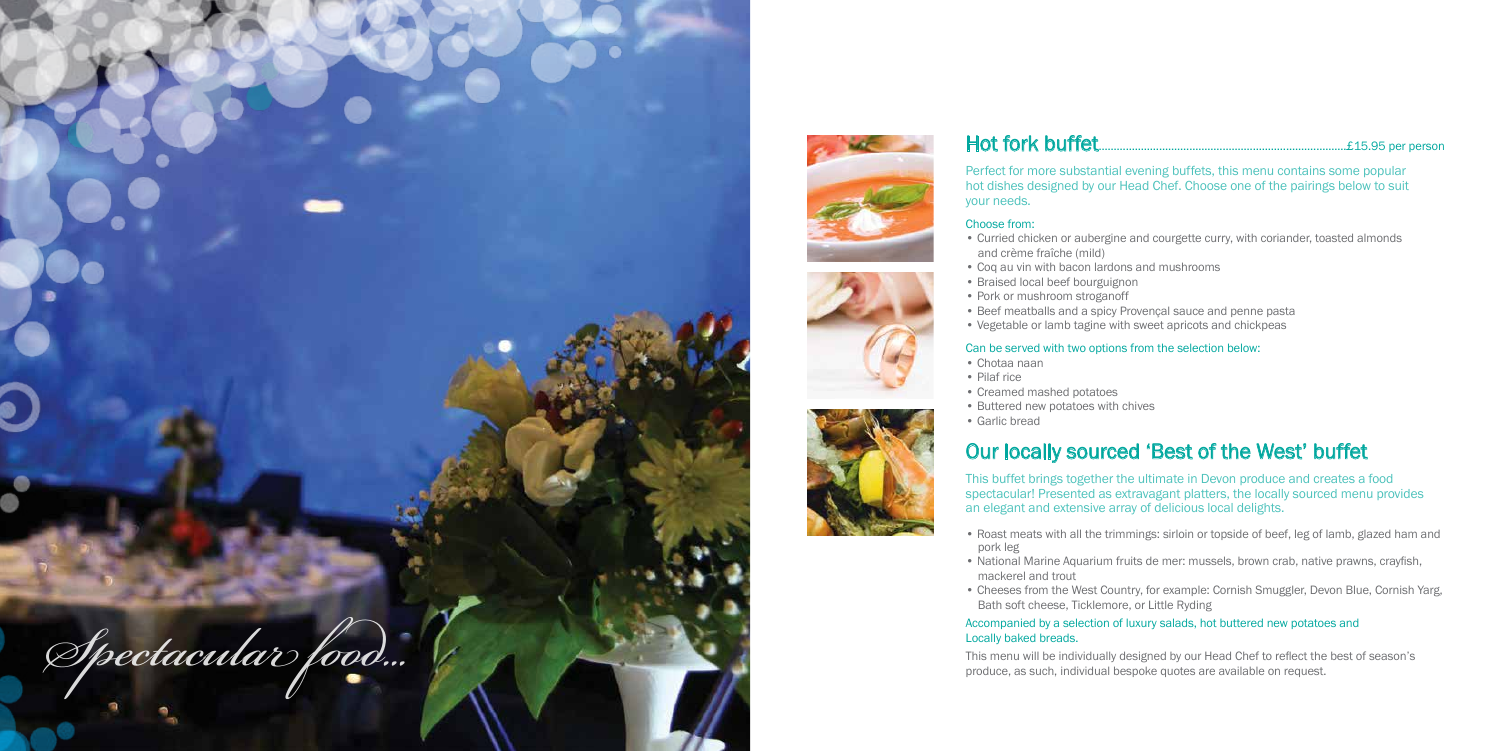



### **Canapés**

We offer hand-made canapés that will delight the taste buds of any guest. Served to your guests while they enjoy the sights and sounds of the surrounding marine life, canapés can add an exciting and less formal taster for your guests. Our canapé range offers the perfect accompaniment to a welcome drink.

## *Canapés selection*

### Choose from the following selection:

- West Country Cheddar cheese straws
- Smoked salmon and chive blinis
- Mini British chicken and ham pies
- Toasted Naan with chicken and coriander
- Barbican crab, piquant dressing in a pastry case
- Brioche with plum glazed duck and chutney
- Grilled British pork sausages with a sweet hickory glaze
- Smoked salmon, capers and dill mayonnaise
- Barbican crab, lemon and shallot en croute
- Beetroot caviar and Cornish goat's cheese
- Bruschetta crostini
- Pesto and mozzarella en croute

### Why not accompany your canapés with wine or champagne?

### **Platters**

Our platters act as the perfect centrepiece to any buffet or event. The range has been created not only to complement the food, but to act as an exciting focal point for the evening. These platters display a range of delicious and specialist foods. They are generally suitable for 10 or 20 guests; however we can be flexible on numbers. Enjoy the best that the West Country has to offer!

#### Seasonal prices apply.

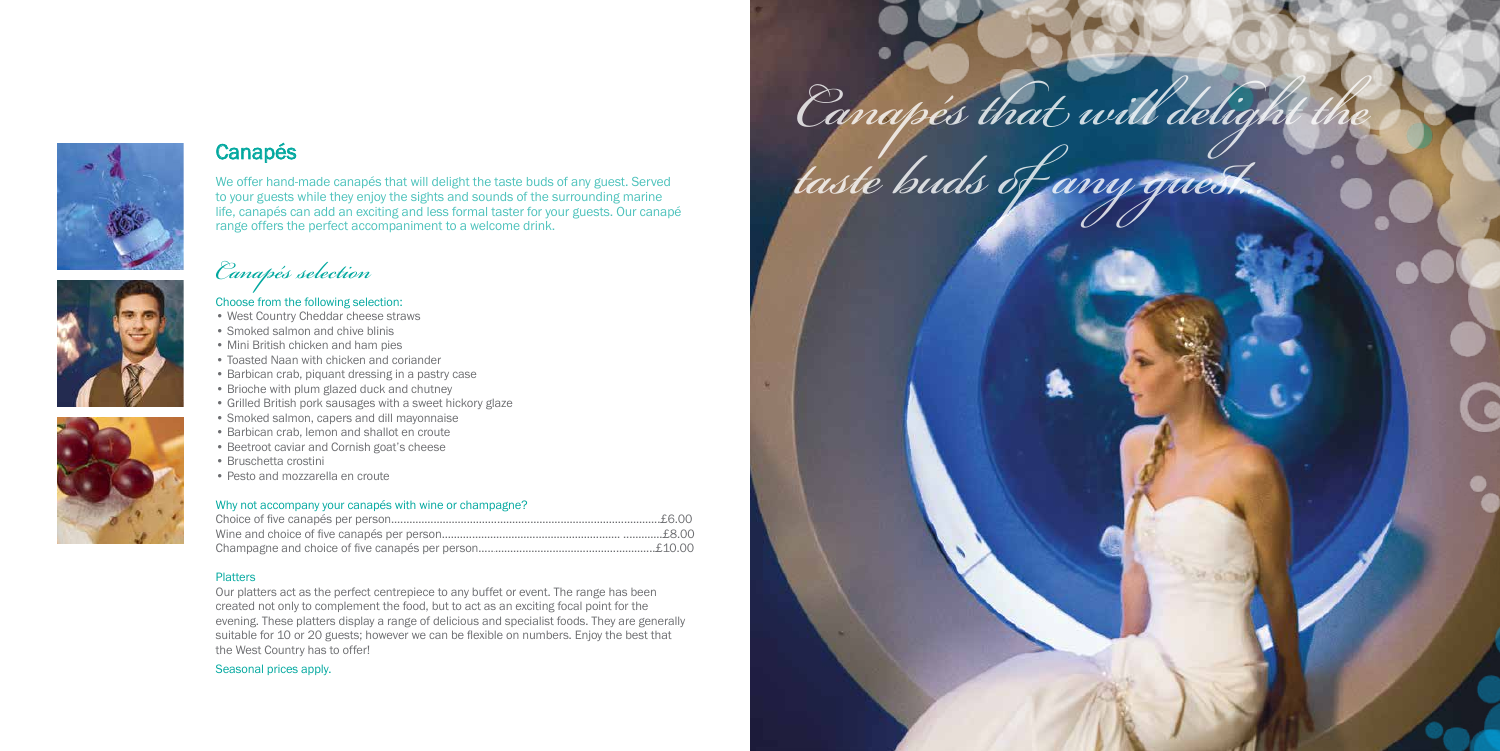### Special additions









*Private Tours*

The Aquarium is unique in that it boasts a range of fantastic and exciting displays of marine life. Our specially trained hosts offer fascinating private tours, which can be tailored to suit the interests of your group. Whether formal or casual, the additional insight into the amazing marine creatures will give your guests added value at any event.

### *Decorations*

with a pillar candle and a spray of seasonal flowers. yourself and included within your event set-up. request, please contact us to discuss a bespoke quote.

- As standard, all of our main event areas will include tables dressed with white linen cloths,
- Additional decorations, table favours, place cards and seating plans can be supplied by
- Our main dining spaces benefit from subdued mood lighting and relaxing background music. A wide range of additional decorations, theming and lighting package can be arranged on
- When you host your event at the National Marine Aquarium, you'll not only have an unforgettable venue surrounded by fascinating creatures, but you will also be supporting

Chair covers, including sashes...............................................................................£3.50 per chair

### How your event supports us

marine conservation.

We're not just the nation's largest aquarium but also a charity. We educate over 30,000 students each year, we carry out conservation action programmes and we conduct innovative research. We also support a range of other organisations to carry out their conservation and education activities. From reconnecting people with seafood to engaging citizen scientists in mapping seagrass habitats, we're also working with Hotels in Mauritius on coral conservation, and supporting turtle tagging in the Caribbean. All of our work revolves around our mission to drive marine conservation through engagement. So, the weddings, music events and corporate functions we host help to support our work and our charitable aims.